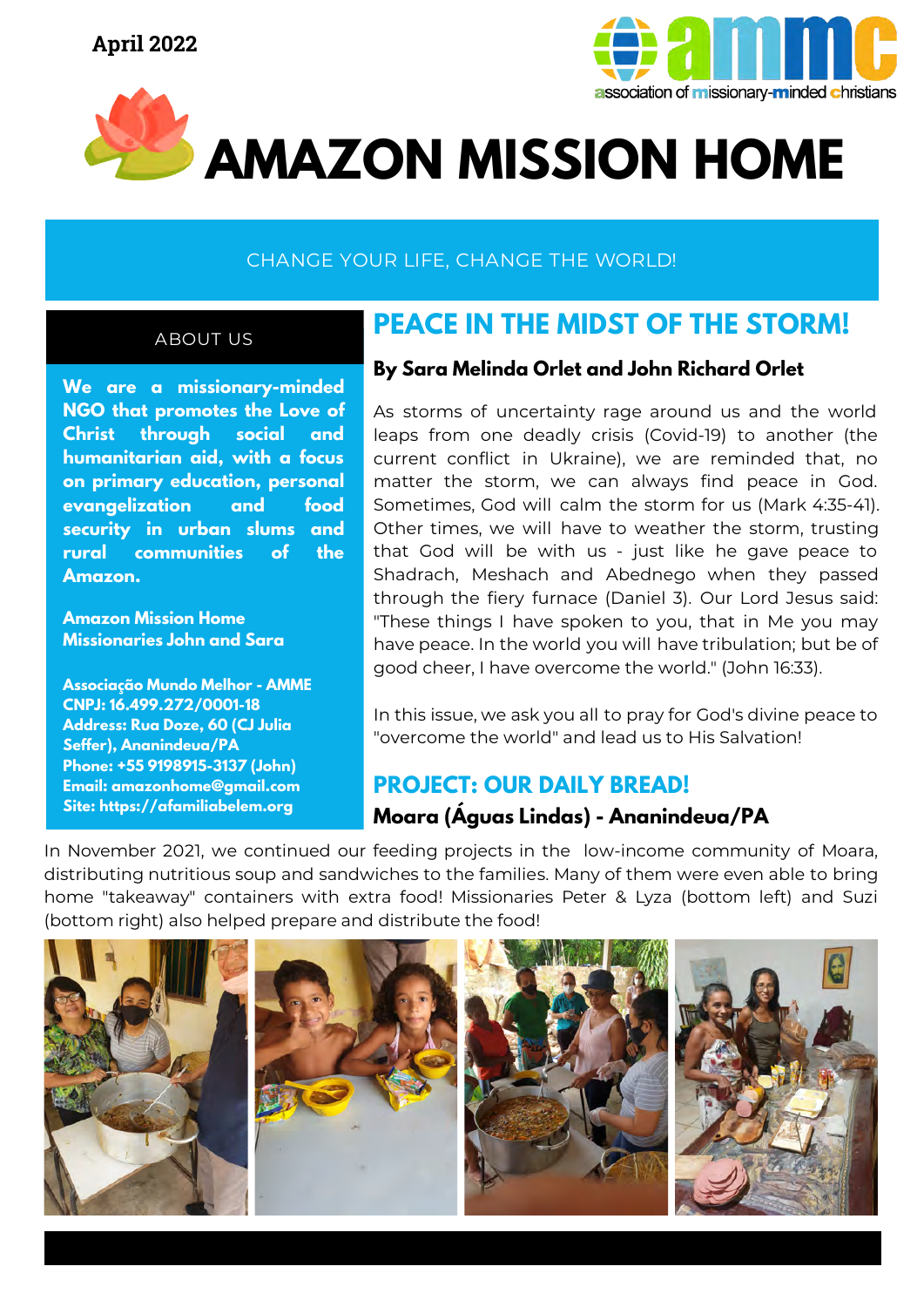

#### **PROJECT: BACK TO SCHOOL!**

#### **Moara (Águas Lindas) - Ananindeua/PA Jundiaí and Espírito Santo do Itá - Santa Isabel/PA**

As they prepare to return to in-person school activities, many families simply don't have the financial means to provide school supplies for their children. So this time, we were also able to supply kits with basic school supplies for YY children! Each kit costs less than €6 and contains a notebook, two pens, scissors, glue, sharpener, eraser, pencils and color pencils! Let us know if you'd like "adopt" a child's school needs for the year!















#### **PROJECT: FOOD SECURITY Jundiaí and Espírito Santo do Itá - Santa Isabel/PA**

We also continued our food security projects in two remote quilombola (descendants of former slaves) villages, distributing ZZ kits with basic food items and boxes of chocolate and popcorn snacks for over YY kids!